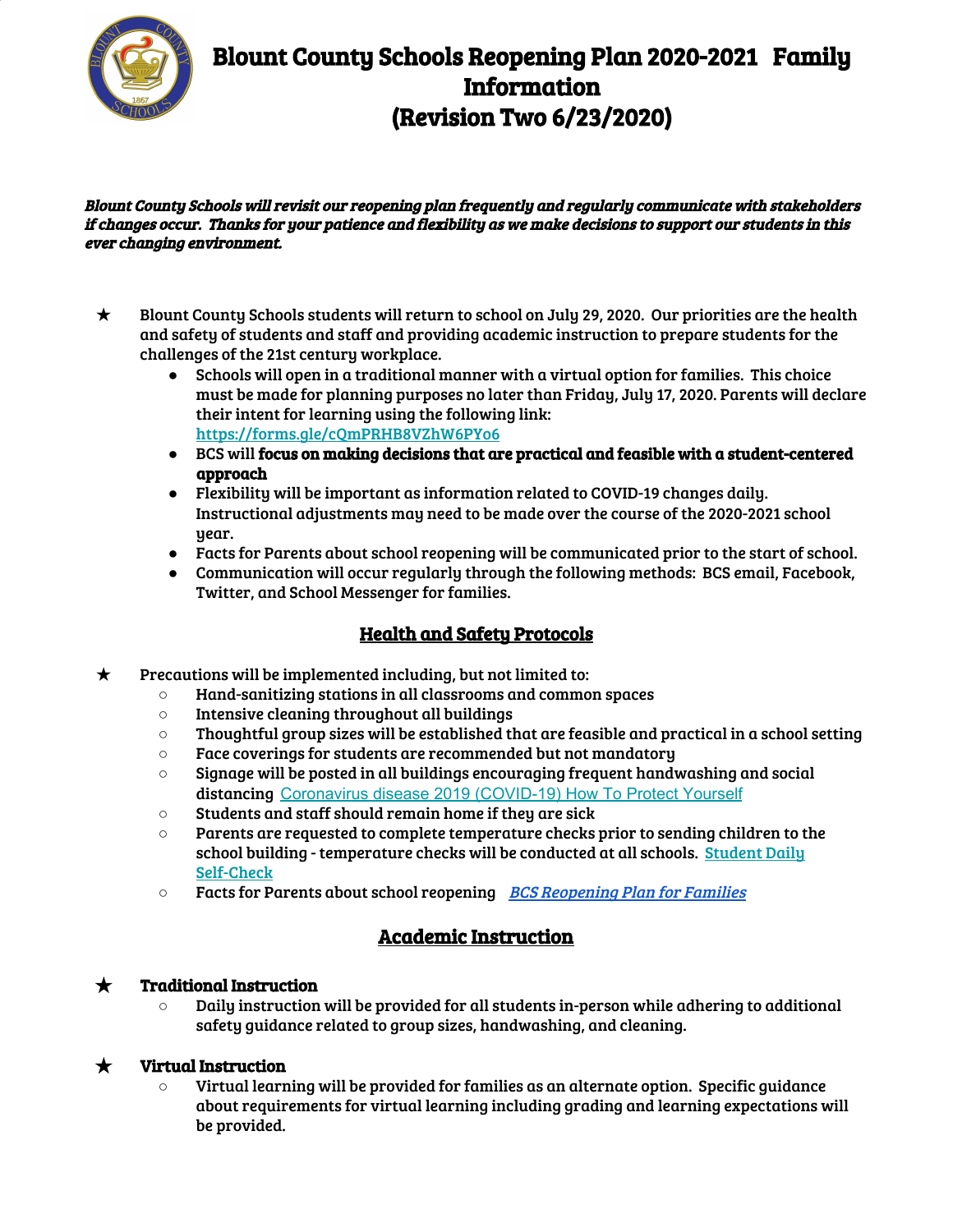

## Blount County Schools Reopening Plan 2020-2021 Family Information (Revision Two 6/23/2020)

 $\circ$ 

#### $\star$  Student Supports

- Attendance modifications and virtual supports will be made as necessary to support immunocompromised students. Meetings will be conducted at the school level to determine specific supports for each student's unique needs.
- If another long term closure occurs, Blount County Schools will provide alternate learning options. BCS [Reopening](https://docs.google.com/document/d/19WVaSXVv7Ny9JuRpdFopTYidtYYgs0znXGl6gOmgLSg/edit?usp=sharing) Plan Options for Long Term Closure

### Operations

#### ★ Visitors

○ Visitors to buildings during normal operating hours will be limited by appointment only. All visitors will have a health and temperature screening.

#### $\star$  Custodial Services

**○** enhanced daily and weekly cleaning protocols

#### $\star$  Extended School Program

- continue operations at 13 elementary sites
- follow enhanced cleaning and safety protocols

#### $\star$  Extracurricular Activities

- follow Summer 2020 Student [Activities](https://docs.google.com/document/d/1aXksxkFpxY_p1mGr6TjW-BdogsLYAMEQFdgkDSY3Aoc/edit?usp=sharing) Guidance
- be prepared for updates as information becomes available from the TDOE, TSSAA and CDC

#### $\bigstar$  Health Services

- hand-sanitizer available in all classrooms and common spaces
- $\circ$  LPNs full-time for the first nine-weeks to assist with temperature checks of visitors and provide medical support to students
- handwashing breaks provided where feasible
- personal hygiene practices encouraged
- daily staff and student temperature checks

#### **School Nutrition**

- grab-and-go and predished meals available
- spaced seating and alternate eating locations to limit group sizes where feasible
- enhanced cleaning protocols including the increased use of PPE

#### $\star$  Transportation

 $\circ$  drivers will assign one student per seat for social distancing purposes where feasible and